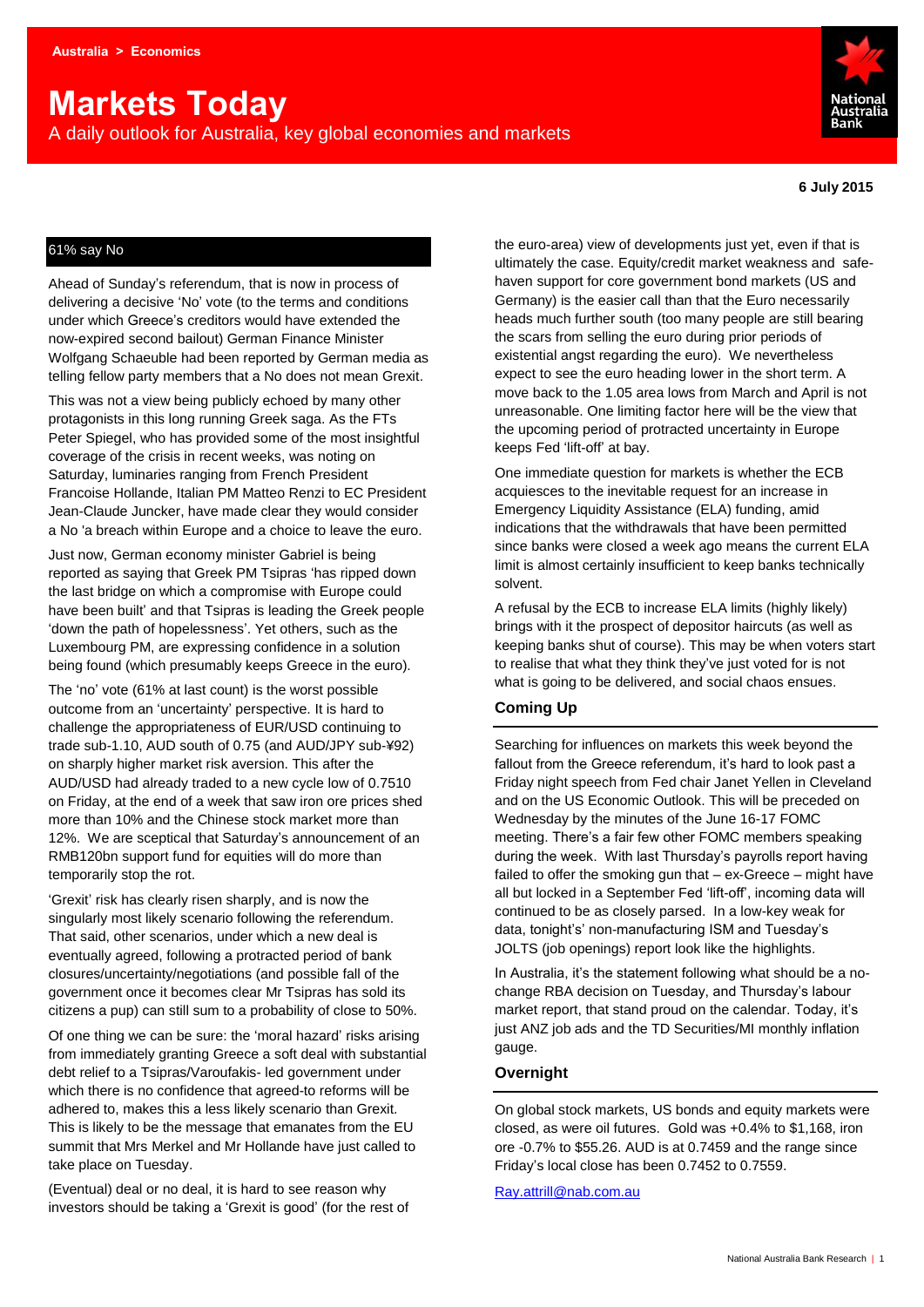#### Markets







|            | <b>Foreign Exchange</b>        |             |        |          |                                |        |         |                      | <b>Equities</b>   |                          |        |         | Commodities*                      |         |        |
|------------|--------------------------------|-------------|--------|----------|--------------------------------|--------|---------|----------------------|-------------------|--------------------------|--------|---------|-----------------------------------|---------|--------|
|            | Indicative 24hr<br>ranges (**) |             |        | Other FX |                                |        |         | <b>Major Indices</b> |                   |                          |        |         | Last                              | % day   |        |
|            | Last                           | % chge      | Low    | High     |                                | Last   | % chge  |                      |                   | Last                     | % day  | % y/y   | Oil (Brent)                       | 60.32   | $-2.8$ |
| <b>AUD</b> | 0.7459                         | $-0.9$      | 0.7452 | 0.7512   | <b>HKD</b>                     | 7.7529 | 0.0     |                      | Dow               | 17.730                   | $-0.2$ | 3.9     | Oil (WTI)                         | 55.52   | $-2.5$ |
| <b>NZD</b> | 0.6655                         | $-0.5$      | 0.6646 | 0.6695   | <b>CNY</b>                     | 6.2055 | 0.0     |                      | S&P 500           | 2,077                    | 0.0    | 4.6     | Oil (Tapis)                       | 63.35   | $-0.9$ |
| <b>EUR</b> | 1.1014                         | $-0.9$      | 1.0979 | 1.1020   | SGD                            | 1.3507 | 0.4     |                      | Nasdag            | 5.009                    | $-0.1$ | 11.7    | Gold                              | 1167.80 | 0.4    |
| <b>GBP</b> | 1.5565                         | 0.0         | 1.5516 | 1.5566   | <b>IDR</b>                     | 13,320 | $-0.1$  |                      | <b>FTSE</b>       | 6.586                    | $-0.7$ | $-4.1$  | <b>CRB</b>                        | 224.55  | 0.2    |
| <b>JPY</b> | 121.97                         | $-0.7$      | 121.70 | 122.17   | <b>THB</b>                     | 33.92  | 0.5     |                      | <b>DAX</b>        | 11,058                   | $-0.4$ | 10.5    | <b>GS Metals</b>                  | 301.1   | 0.1    |
| CAD        | 1.2599                         | 0.2         | 1.2555 | 1.2603   | <b>KRW</b>                     | 1,123  | $-0.2$  |                      | CAC <sub>40</sub> | 4.808                    | $-0.6$ | 7.6     | Aluminium                         | 1676    | $-0.9$ |
| AUD/EUR    | 0.6774                         | 0.0         |        |          | <b>TWD</b>                     | 30.88  | $-0.1$  |                      | Nikkei            | 20,540                   | $+0.1$ | 33.1    | Copper                            | 5748    | $-0.6$ |
| AUD/JPY    | 90.98                          | $-1.5$      |        |          | PHP                            | 45.05  | $-0.3$  |                      | Shanghai          | 3,687                    | $-5.8$ | 79.0    | <b>Nickel</b>                     | 11961   | $-1.7$ |
| AUD/GBP    | 0.4793                         | $-0.7$      |        |          | <b>CHF</b>                     | 0.94   | 0.2     |                      | Hang Seng         | 26.064                   | $-0.8$ | 10.7    | Zinc                              | 2010    | $-0.2$ |
| AUD/NZD    | 1.1206                         | $-0.3$      |        |          | <b>SEK</b>                     | 8.51   | 0.6     |                      | ASX 200           | 5,538                    | $-1.1$ | 0.2     | Ch. steel                         | 2086    | $-2.2$ |
|            |                                |             |        |          |                                |        |         |                      |                   |                          |        |         | Iron ore                          | 55.3    | $-0.7$ |
|            |                                |             |        |          |                                |        |         |                      |                   |                          |        |         | Coal                              | 60.2    | $-0.4$ |
|            | <b>Interest Rates</b>          |             |        |          |                                |        |         |                      |                   | <b>Overnight Futures</b> |        |         | Wheat Chic.                       | 590.5   | 0.0    |
|            | <b>Indicative Swap Rates</b>   |             |        |          | <b>Benchmark 10 Year Bonds</b> |        |         |                      |                   |                          |        | Sugar   | 12.30                             | $-1.1$  |        |
|            | Cash                           | <b>3mth</b> | 2Yr    | 10Yr     |                                | Last   | chge    | Sprd                 |                   |                          | Last   | Chge    | Cotton                            | 66.36   | 0.4    |
| <b>USD</b> | 0.25                           | 0.28        | 0.88   | 2.49     | $USD$ 10                       | 2.38   | 0.00    |                      |                   | Australia                |        |         | Coffee                            | 127.4   | 0.3    |
| <b>AUD</b> | 2.00                           | 2.15        | 2.12   | 3.35     | <b>AUD 10</b>                  | 3.07   | $-0.04$ | 0.69                 |                   | 3 mth bill               | 97.90  | 0.00    |                                   |         |        |
| <b>NZD</b> | 3.25                           | 3.22        | 2.97   | 3.93     | NZD <sub>10</sub>              | 3.61   | $-0.02$ | 1.23                 |                   | 3 Yr bond                | 97.98  | 0.06    | CO <sub>2</sub> Emissions - Euros |         |        |
| <b>EUR</b> | 0.05                           | 0.06        | 0.12   | 1.19     | CAD <sub>10</sub>              | 1.70   | $-0.04$ | $-0.68$              |                   | 10 Yr bond               | 96.96  | 0.08    |                                   | Last    | % day  |
| <b>GBP</b> | 0.50                           | 0.58        | 1.09   | 2.16     | <b>EUR 10</b>                  | 0.79   | $-0.05$ | $-1.59$              |                   | $3/10$ sprd              | 1.03   | $-0.02$ | Jun-2015                          | 7.48    | $-0.1$ |
| <b>JPY</b> | 0.10                           | 0.10        | 0.16   | 0.66     | <b>GBP 10</b>                  | 2.00   | $-0.08$ | $-0.39$              |                   | <b>SPI</b>               | $-7.0$ | $-0.1$  | Dec-2015                          | 7.45    | $-0.1$ |
| CAD        | 0.75                           | 1.17        | 0.90   | 2.20     | <b>JPY 10</b>                  | 0.49   | $-0.04$ | $-1.89$              |                   |                          |        |         | Dec-2016                          | 7.53    | $-0.1$ |

Please note the high/low FX rates are only an indication. Please refer to your National Dealer for confirmation.

\* All near futures contracts, except CRB. GS Metals is Goldman Sachs industrial metals index. Metals prices are CME. Emissions: ICE Dec contracts, Euros

\*\* These are indicative ranges over the past 24 hours; please confirm rates with your NAB dealer

Last is around 6:30am Sydney

Source: Bloomberg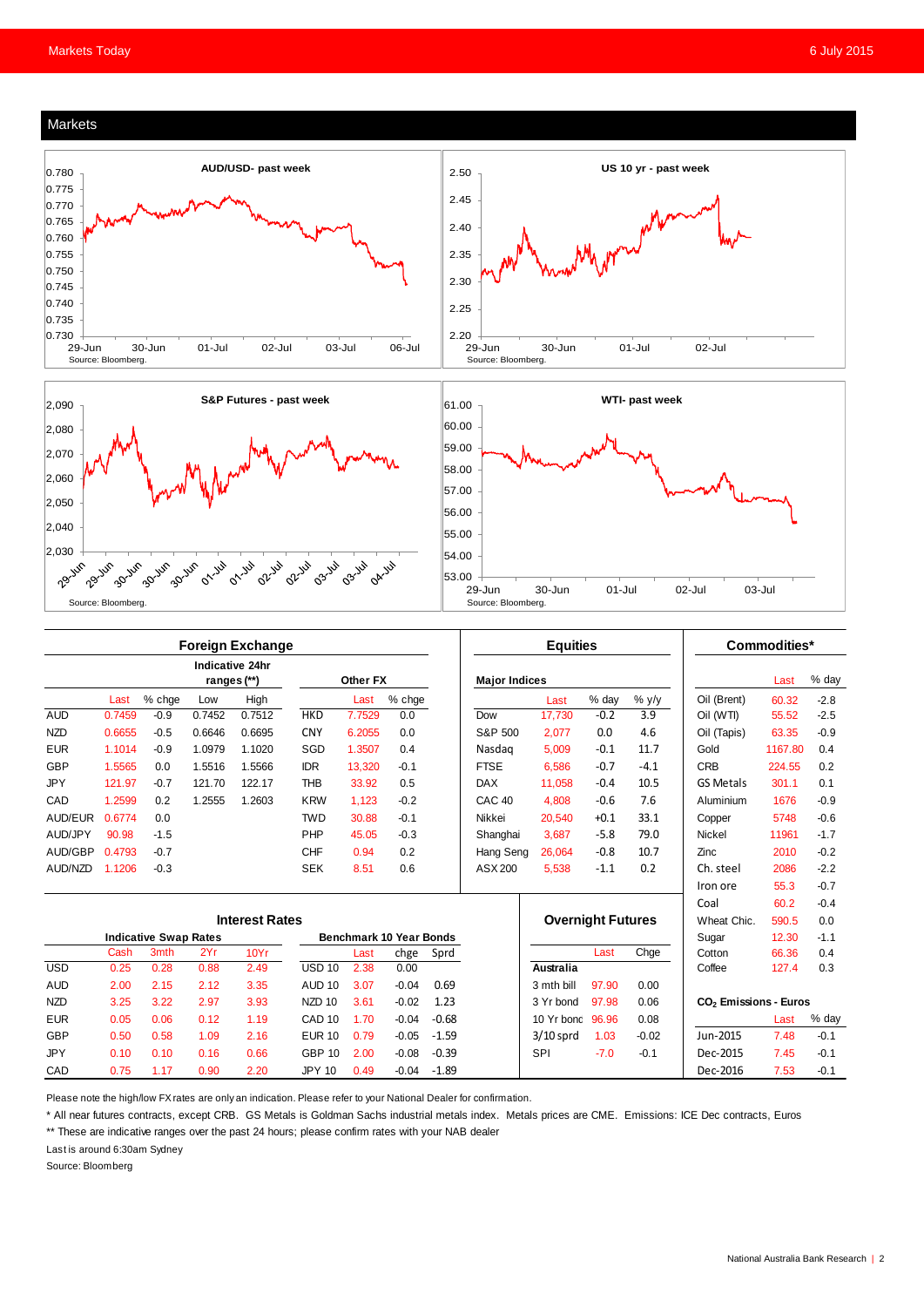## Calendar

| Calendar             |                                                                                         |                         |                               |                                             |        |                           |                |                |  |  |
|----------------------|-----------------------------------------------------------------------------------------|-------------------------|-------------------------------|---------------------------------------------|--------|---------------------------|----------------|----------------|--|--|
|                      |                                                                                         |                         |                               |                                             |        |                           |                |                |  |  |
|                      | <b>Country Economic Indicator</b>                                                       | Time<br>Period          | <b>NAB</b><br><b>Forecast</b> | <b>Consensus</b>                            | Actual | <b>Previous</b>           | <b>GMT</b>     | <b>AEST</b>    |  |  |
|                      | Monday, 6 July 2015                                                                     |                         |                               |                                             |        |                           |                |                |  |  |
| AU                   | TD Securities Inflation MoM/YoY                                                         | Jun                     |                               |                                             |        | $0.3\%/1.4\%$             | 0.30           | 10.30          |  |  |
| JN                   | BoJ Governor Kuroda speaks                                                              |                         |                               |                                             |        |                           | 0.30           | 10.30          |  |  |
| AU                   | ANZ Job Advertisements MoM                                                              | Jun                     |                               |                                             |        | $0.0\%$                   | 1.30           | 11.30          |  |  |
| ΝZ<br>JN             | NZ Treasury Main Economic Indicators<br>Leading Index CI                                | Jun<br>May P            |                               | 106.3                                       |        | 106.4                     | 2.00<br>5.00   | 12.00<br>15.00 |  |  |
| GЕ                   | Factory Orders MoM/YoY                                                                  | May                     |                               | $-0.1\%/4.1\%$                              |        | 1.4%/0.4%                 | 6.00           | 16.00          |  |  |
| EC                   | Sentix Investor Confidence                                                              | Jul                     |                               | 15.5                                        |        | 17.1                      | 8.30           | 18.30          |  |  |
| US                   | Markit US Services/Composite PMI                                                        | Jun F                   |                               | $54.9/$                                     |        | 54.8/54.6                 | 13.45          | 23.45          |  |  |
| CA                   | <b>Bloomberg Nanos Confidence</b>                                                       | $Jul-03$                |                               |                                             |        |                           | 14.00          | 0.00           |  |  |
| СA<br>US             | Ivey Purchasing Managers Index SA<br>ISM Non-Manf. Composite                            | Jun<br>Jun              |                               | 56<br>56.4                                  |        | 62.3<br>55.7              | 14.00<br>14.00 | 0.00<br>0.00   |  |  |
| US                   | Labor Market Conditions Index Change                                                    | Jun                     |                               | $\overline{2}$                              |        | 1.3                       | 14.00          | 0.00           |  |  |
| СA                   | <b>Business Outlook Future Sales</b>                                                    | 2Q                      |                               |                                             |        | $\overline{4}$            | 14.30          | 0.30           |  |  |
| СA                   | BoC Senior Loan Officer Survey                                                          | 2Q                      |                               |                                             |        | 6.7                       | 14.30          | 0.30           |  |  |
|                      | Tuesday, 7 July 2015                                                                    |                         |                               |                                             |        |                           |                |                |  |  |
| NZ<br>AU             | <b>NZIER Business Opinion Survey</b><br>ANZ Roy Morgan Weekly Consumer Confidence Index | 2Q<br><b>Jul-05</b>     | 10                            |                                             |        | 23<br>116.3/2.0%          | 22.00<br>23.30 | 8.00<br>9.30   |  |  |
| AU                   | AiG Perf of Construction Index                                                          | Jun                     |                               |                                             |        | 47.8                      | 23.30          | 9.30           |  |  |
| AU                   | Oversease Arrivals and Departures                                                       | May                     |                               |                                             |        |                           | 1.30           | 11.30          |  |  |
| <b>AU</b>            | <b>RBA Cash Rate Target</b>                                                             | Jul-07                  | 2.00%                         | 2.00%                                       |        | 2.00%                     | 4.30           | 14.30          |  |  |
| GE                   | Industrial Production SA MoM/YoY                                                        | May                     |                               | $0.1\%/2.6\%$                               |        | $0.9\%/1.4\%$             | 6.00           | 16.00          |  |  |
| AU                   | <b>RBA Foreign Reserves</b><br><b>Industrial Production MoM/YoY</b>                     | Jun                     |                               | $-0.4\%/1.5\%$                              |        | \$A73.2B<br>$0.4\%/1.2\%$ | 6.30           | 16.30<br>18.30 |  |  |
| UK<br>СA             | Int'l Merchandise Trade                                                                 | May<br>May              |                               | $-2.5B$                                     |        | -2.97B                    | 8.30<br>12.30  | 22.30          |  |  |
| US                   | <b>Trade Balance</b>                                                                    | May                     |                               | $-$ \$42.75B                                |        | $-$40.90B$                | 12.30          | 22.30          |  |  |
| US                   | <b>JOLTS Job Openings</b>                                                               | May                     |                               | 5300                                        |        | 5376                      | 14.00          | 0.00           |  |  |
|                      | Wednesday, 8 July 2015                                                                  |                         |                               |                                             |        |                           |                |                |  |  |
| NZ                   | <b>Crown Financial Sattements</b>                                                       | May                     |                               |                                             |        |                           | 22.00          | 8.00           |  |  |
| UK<br>AU             | BRC Shop Price Index YoY<br>RBA's Mark Manning, Deputy Head of Payments Policy in panel | Jun                     |                               | discussion at Secutities Finance Conference |        | $-1.9%$                   | 23.01<br>23.40 | 9.01<br>9.40   |  |  |
| JN                   | <b>BoP Current Account Adjusted</b>                                                     | May                     |                               | ¥1329B                                      |        | ¥1274.2B                  | 23.50          | 9.50           |  |  |
| JN                   | Trade Balance BoP Basis                                                                 | May                     |                               |                                             |        | $-4146.2B$                | 23.50          | 9.50           |  |  |
| JN                   | Bank Lending incl Trusts YoY                                                            | Jun                     |                               |                                             |        | 2.60%                     | 23.50          | 9.50           |  |  |
| AU                   | RBA Monthly Chart Pack                                                                  |                         |                               |                                             |        |                           | 1.30           | 11.30          |  |  |
| AU<br>EС             | Economy Watcher's Survey: Current/Outlook<br>ECB's Coeure speaks in Frankfurt           | Jun                     |                               |                                             |        | 53.3/54.5                 | 5.00<br>9.00   | 15.00<br>19.00 |  |  |
| US                   | <b>MBA Mortgage Applications</b>                                                        | $Jul-03$                |                               |                                             |        | $-4.70%$                  | 11.00          | 21.00          |  |  |
| CA                   | <b>Building Permits MoM</b>                                                             | May                     |                               |                                             |        | 11.6%                     | 12.30          | 22.30          |  |  |
| JN                   | Eco Watchers Survey Current/Outlook                                                     | Jun                     |                               |                                             |        | 53.3/54.5                 | 14.00          | 0.00           |  |  |
| US                   | U.S. Fed Releases Minutes from June 16-17 FOMC Meeting                                  |                         |                               |                                             |        |                           | 18.00          | 4.00           |  |  |
| US<br>US             | Fed's Williams (v) Speaks on Outlook in Los Angeles<br><b>Consumer Credit</b>           | May                     |                               | \$18.5B                                     |        | \$20.541B                 | 18.00<br>19.00 | 4.00<br>5.00   |  |  |
|                      | Thursday, 9 July 2015                                                                   |                         |                               |                                             |        |                           |                |                |  |  |
| NZ                   | ANZ Truckometer Heavy MoM                                                               | Jun                     |                               |                                             |        | $-1.1%$                   | 22.00          | 8.00           |  |  |
| NZ                   | Card Spending Total MoM                                                                 | Jun                     | 0.50%                         | 0.50%                                       |        | 1.40%                     | 22.45          | 8.45           |  |  |
| UK                   | RICS House Price Balance                                                                | Jun                     |                               | 37%                                         |        | 34%                       | 23.01          | 9.01           |  |  |
| JN<br>AU             | Machine Orders MoM/YoY<br>SEEK Job Ads (likely Thursday am)                             | May<br>Jun              |                               | -3.7%/20.3%                                 |        | 3.8%/3.0%<br>$-3.1%$      | 23.50<br>0.30  | 9.50<br>10.30  |  |  |
| <b>AU</b>            | <b>Employment Change/Unemployment rate</b>                                              | Jun                     | $-17K/6.1%$                   | flat/6.1%                                   |        | 42.0K/6.0%                | 1.30           | 11.30          |  |  |
| <b>AU</b>            | <b>Full/Part Time Employment Change</b>                                                 | Jun                     |                               |                                             |        | 14.7K/27.3K               | 1.30           | 11.30          |  |  |
| <b>AU</b>            | <b>Participation Rate</b>                                                               | Jun                     | 64.6%                         | 64.7%                                       |        | 64.7%                     | 1.30           | 11.30          |  |  |
| CН                   | CPI/PPI YoY                                                                             | Jun                     |                               | 1.3%/-4.6%                                  |        | 1.2%/-4.6%                | 1.30           | 11.30          |  |  |
| JN<br>GЕ             | Machine Tool Orders YoY<br><b>Current Account Balance</b>                               | Jun P<br>May            |                               | 15.0B                                       |        | 15.0%<br>19.6B            | 6.00<br>6.00   | 16.00<br>16.00 |  |  |
| US                   | Fed's Kocherlakota (nv) Speaks on Central Banks in Frankfurt                            |                         |                               |                                             |        |                           | 9.45           | 19.45          |  |  |
| UK                   | Bank of England Bank Rate                                                               | <b>Jul-09</b>           |                               | 0.50%                                       |        | 0.50%                     | 11.00          | 21.00          |  |  |
| СA                   | <b>Housing Starts</b>                                                                   | Jun                     |                               | 190K                                        |        | 201.7K                    | 12.15          | 22.15          |  |  |
| CA                   | New Housing Price Index MoM                                                             | May                     |                               |                                             |        | 0.1%                      | 12.30          | 22.30          |  |  |
| US<br>US             | <b>Initial Jobless Claims</b><br><b>Bloomberg Consumer Comfort</b>                      | Jul-04<br><b>Jul-05</b> |                               | 277K                                        |        | 281K                      | 12.30          | 22.30<br>23.45 |  |  |
| US                   | Fed Governor Lael Brainard speaks                                                       |                         |                               |                                             |        |                           | 13.45<br>14.15 | 0.15           |  |  |
| US                   | Fed's George (alt) Speaks on Economy in Stillwater, Oklahoma                            |                         |                               |                                             |        |                           | 17.00          | 3.00           |  |  |
| CН                   | New Yuan Loans                                                                          | Jun                     |                               | For release                                 |        |                           |                |                |  |  |
| CН                   | Aggregate Financing                                                                     | Jun                     |                               | between 10 July & 15-July                   |        |                           |                |                |  |  |
| CН                   | Money supply                                                                            | Jun                     |                               | $15$ -Jun                                   |        |                           |                |                |  |  |
|                      | <b>Upcoming Central Bank Interest Rate Announcements</b>                                |                         |                               |                                             |        |                           |                |                |  |  |
| Australia, RBA       |                                                                                         | 7-Jul                   | 2.00%                         | 2.00%                                       |        | 2.00%                     |                |                |  |  |
| UK BOE<br>Japan, BoJ |                                                                                         | 9-Jul<br>15-Jul         | 0.50%<br>$0.0\% - 0.1\%$      | 0.50%<br>$0.0\% - 0.1\%$                    |        | 0.50%<br>$0.0\% - 0.1\%$  |                |                |  |  |
| Europe ECB           |                                                                                         | 16-Jul                  | 0.05%                         | 0.05%                                       |        | 0.05%                     |                |                |  |  |
| Canada, BoC          |                                                                                         | 16-Jul                  |                               |                                             |        | 0.75%                     |                |                |  |  |
| New Zealand, RBNZ    |                                                                                         | 23-Jul                  | 3.00%                         | 3.00%                                       |        | 3.25%                     |                |                |  |  |
|                      | <b>US Federal Reserve</b>                                                               | 30-Jul                  |                               |                                             |        |                           |                |                |  |  |

**GMT: Greenwich Mean Time; AEST: Australian Eastern Standard Time**